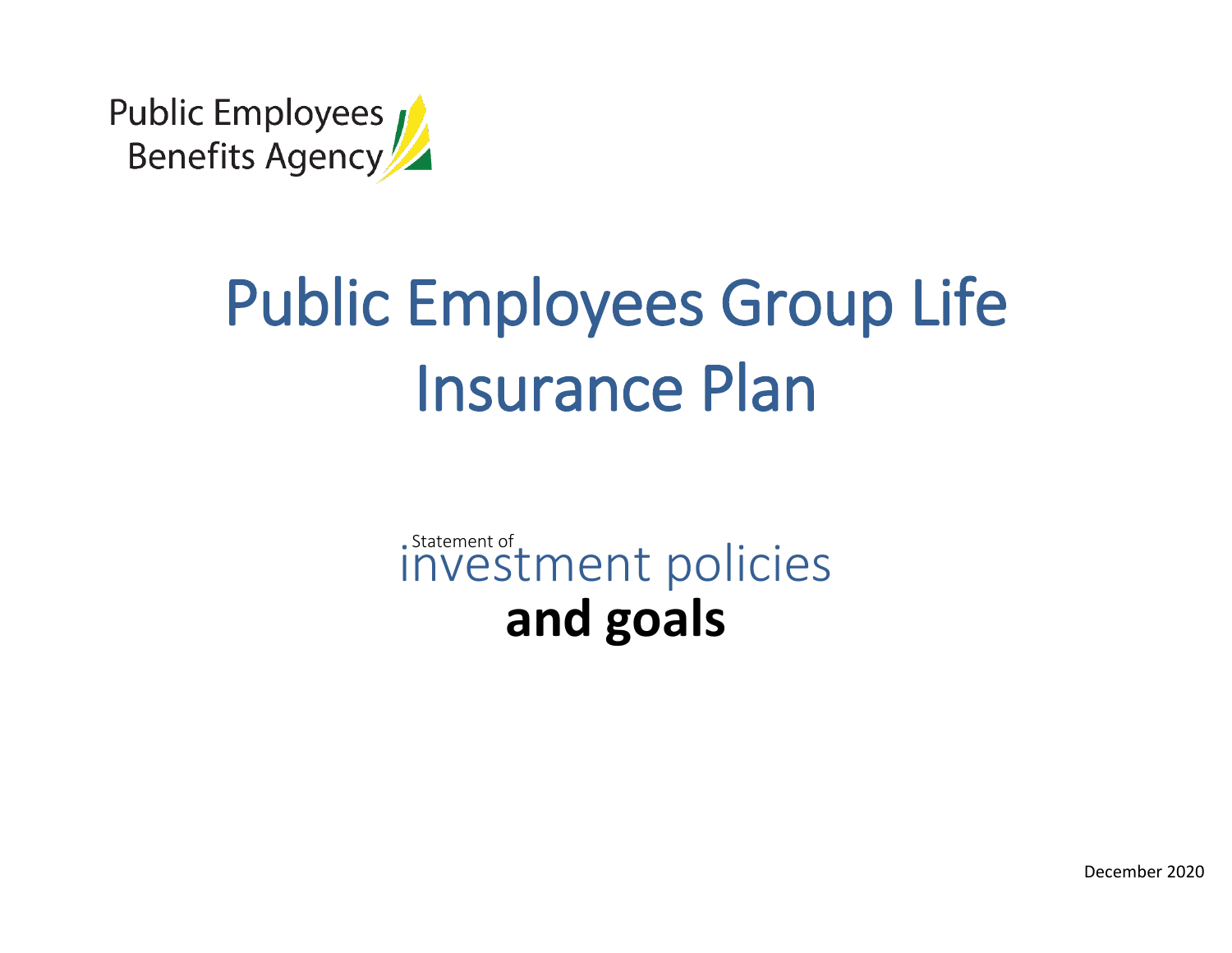# **D OCUMENT R EVISION L IST**

| Date              | <b>Description</b>              |
|-------------------|---------------------------------|
| November 10, 2010 | Statement reviewed and approved |
| September 1, 2011 | Statement reviewed and approved |
| November 29, 2012 | Statement reviewed and approved |
| November 28, 2013 | Statement reviewed and approved |
| December 18, 2014 | Statement reviewed and approved |
| December 16, 2015 | Statement reviewed and approved |
| December 19, 2016 | Statement reviewed and approved |
| January 2, 2018   | Statement reviewed and approved |
| December 14, 2018 | Statement reviewed and approved |
| December 12, 2019 | Statement reviewed and approved |
| December 17, 2020 | Statement reviewed and approved |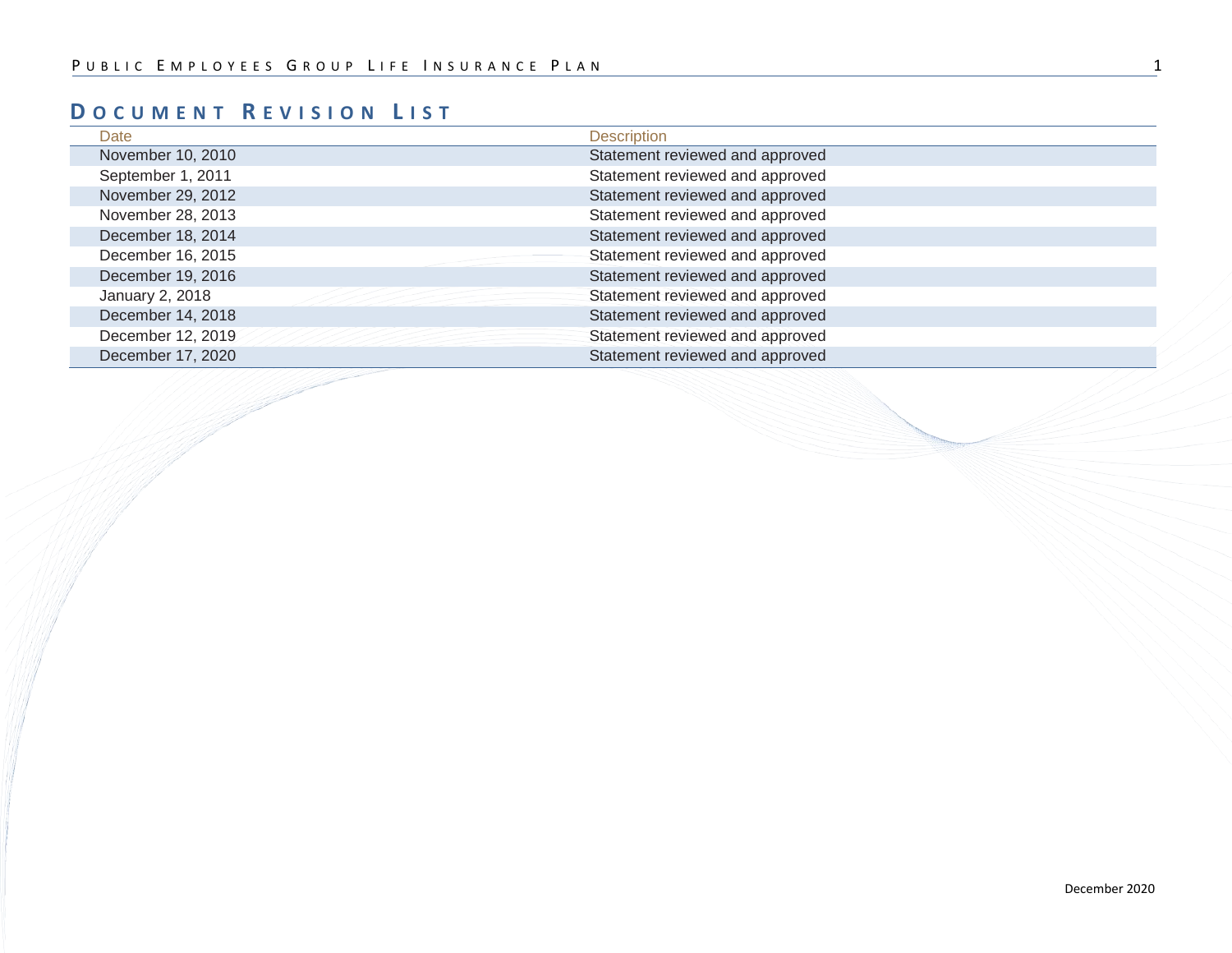# **T ABLE OF C ONTENTS**

| 1.01 | <b>Purpose of Statement</b>                |                |
|------|--------------------------------------------|----------------|
| 1.02 | Background of the Plan                     |                |
| 1.03 | Plan Profile                               |                |
| 1.04 | Plan Objective                             |                |
| 1.05 | Investment and Risk Philosophy             |                |
| 1.06 | Administration                             |                |
| 1.07 | Distinction of Responsibilities            | 6              |
|      |                                            |                |
| 2.01 | Portfolio Return Expectations              | $\overline{7}$ |
| 2.02 | <b>Expected Volatility</b>                 | 7              |
| 2.03 | <b>Asset Mix</b>                           | 7              |
| 2.04 | <b>Management Structure</b>                | 8              |
|      |                                            |                |
| 3.01 | <b>General Guidelines</b>                  | 9              |
| 3.02 | <b>Permitted Investments</b>               | 9              |
| 3.03 | <b>Prior Permission Required</b>           | q              |
| 3.04 | <b>Prohibited Investments</b>              |                |
| 3.05 | <b>Securities Lending</b>                  | 10             |
| 3.06 | Borrowing                                  | 10             |
|      |                                            |                |
| 4.01 | Delegation of Responsibilities             | 11             |
| 4.02 | Performance Measurement                    | 12             |
| 4.03 | Compliance Reporting by Investment Manager | 12             |
| 4.04 | <b>Standard of Professional Conduct</b>    | 13             |
| 4.05 | Soft Dollars                               | 13             |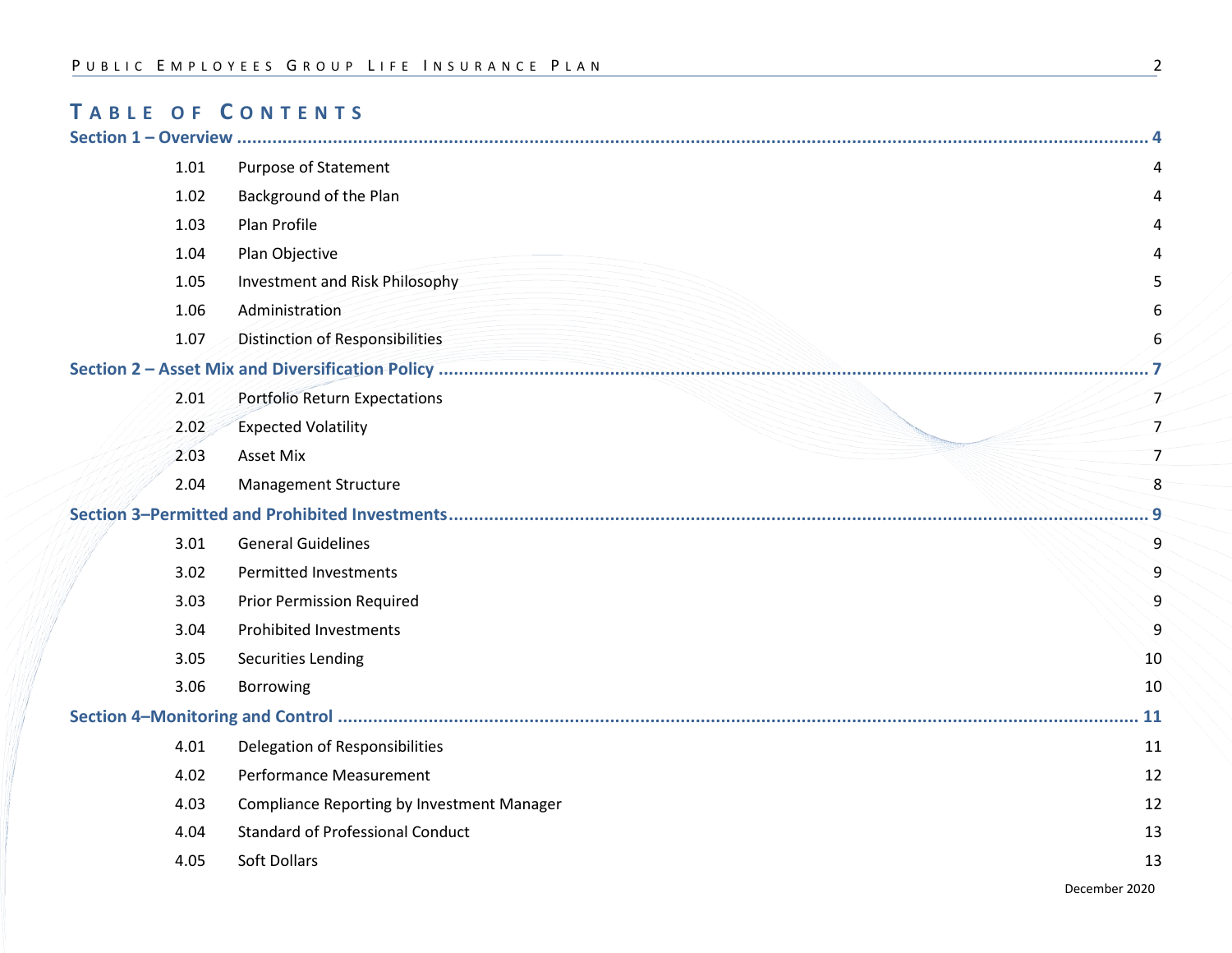|                                    | 4.06 | <b>Suppression of Terrorism</b>                | 13 |
|------------------------------------|------|------------------------------------------------|----|
| <b>Section 5 - Administration.</b> |      |                                                | 14 |
|                                    | 5.01 | Conflicts of Interest                          | 14 |
|                                    | 5.02 | <b>Related Party Transactions</b>              | 15 |
|                                    | 5.03 | <b>Selecting Investment Managers</b>           | 15 |
|                                    | 5.04 | Monitoring of the Investment Manager           | 15 |
|                                    | 5.05 | Performance Reporting by Investment Manager    | 16 |
|                                    | 5.06 | Dismissal of an Investment Manager             | 16 |
|                                    | 5.07 | Immediate Termination of an Investment Manager | 17 |
|                                    | 5.08 | <b>Voting Rights</b>                           | 17 |
|                                    | 5.09 | Valuation of Investments not Regularly Traded  | 18 |
|                                    | 5.10 | <b>Policy Review</b>                           | 18 |
|                                    |      |                                                | 19 |
|                                    |      |                                                |    |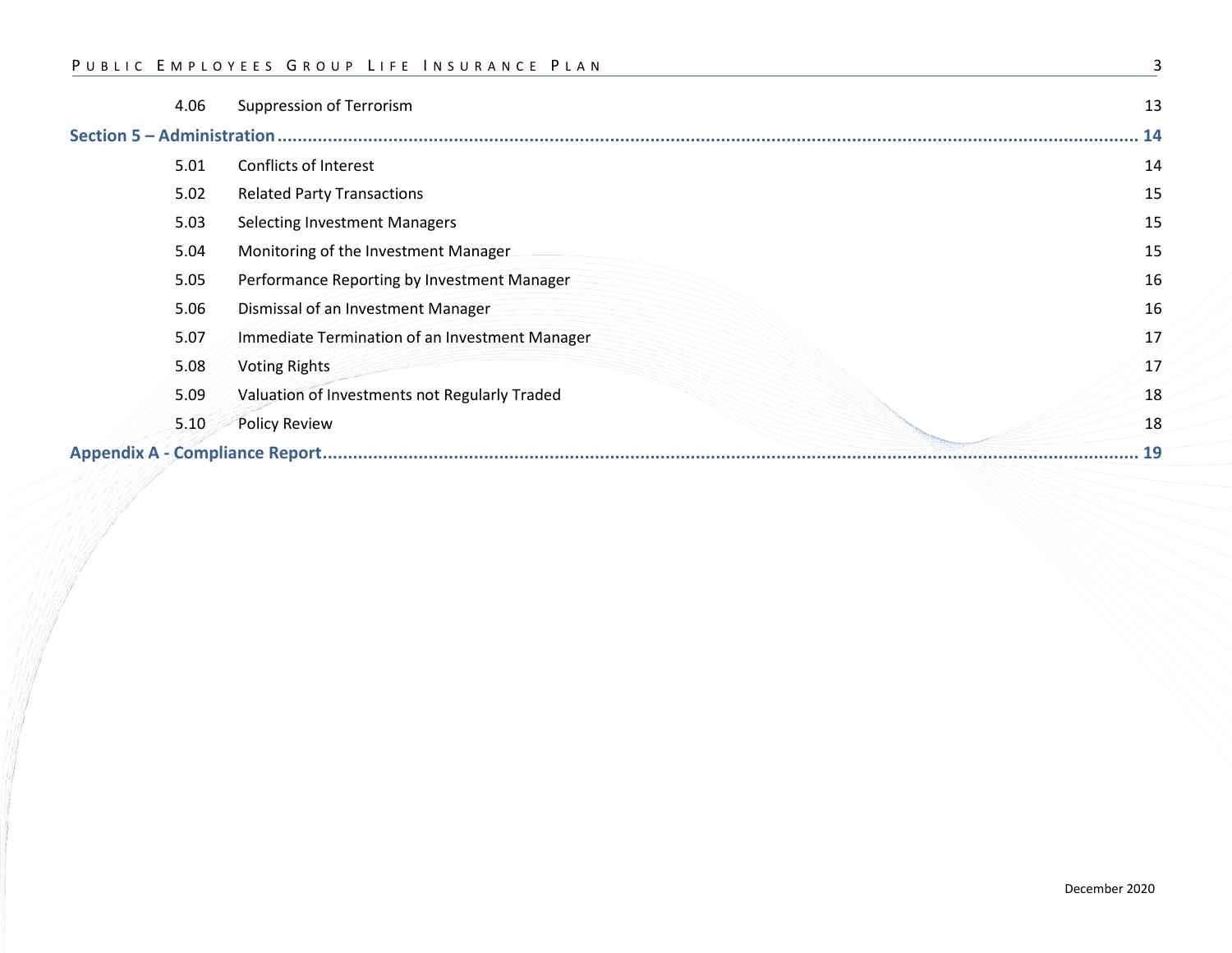## **S ECTION 1 – O VERVIEW**

#### **1.01 Purpose of Statement**

The purpose of the Statement of Investment Policy and Goals (the Policy) is to provide a framework for management of the Public Employees Group Life Insurance Plan (the Plan) assets within levels of risk acceptable to the Public Employees Benefits Agency (PEBA). The Policy provides the investment managers with a written statement of specific quality, quantity, and rate of return standards for the Public Employees Group Life Insurance Fund (the Fund).

A major goal of this Policy statement is to establish on-going communication between PEBA and the investment manager. Effective communication will contribute to management of the portfolio in a manner that is consistent with market conditions and with PEBA's objectives. Consultation between the two parties will take the form of regular meetings supplemented, from time to time, by informal contact requested by either party.

This Policy is based on the "prudent person portfolio approach" to ensure the prudent investment and administration of the assets of the Fund within the parameters set out in applicable legislation.

#### **1.02 Background of the Plan**

The Plan provides life insurance and accidental death and dismemberment coverage to eligible employees and dependents. It is continued under Section 64(2) of *The Financial Administration Act, 1993.*

#### **1.03 Plan Profile**

To establish an appropriate Policy for the investment and administration of Plan assets, it is important to understand the nature of the obligations being funded. Accordingly, this section of the Policy summarizes various aspects of the Plan that impact investment return requirements and risk tolerance.

The Plan provides eligible employees and dependants with life insurance and accidental death and dismemberment coverage.

Insurance premiums, paid partly by employees and partly by participating employers, are adjusted periodically to ensure solvency of the Plan. Since the employers' premiums are based on purchasing a fixed amount of insurance, the residual risk remains with the employees. That is, the employees bear most of the underwriting and investment risks.

The Fund is a special purpose fund that was established to account for the premiums, claims, investments, and administrative expenses of the Plan.

Plan liabilities relate to totally disabled employees whose insurance remains in force until age 65, without further premium payments by the employee, plus the liability for the paid-up life insurance for existing retirees. Claims for life insurance and accidental death and dismemberment coverage for active employees and dependents are paid from current premiums from active employees and employers.

December 2020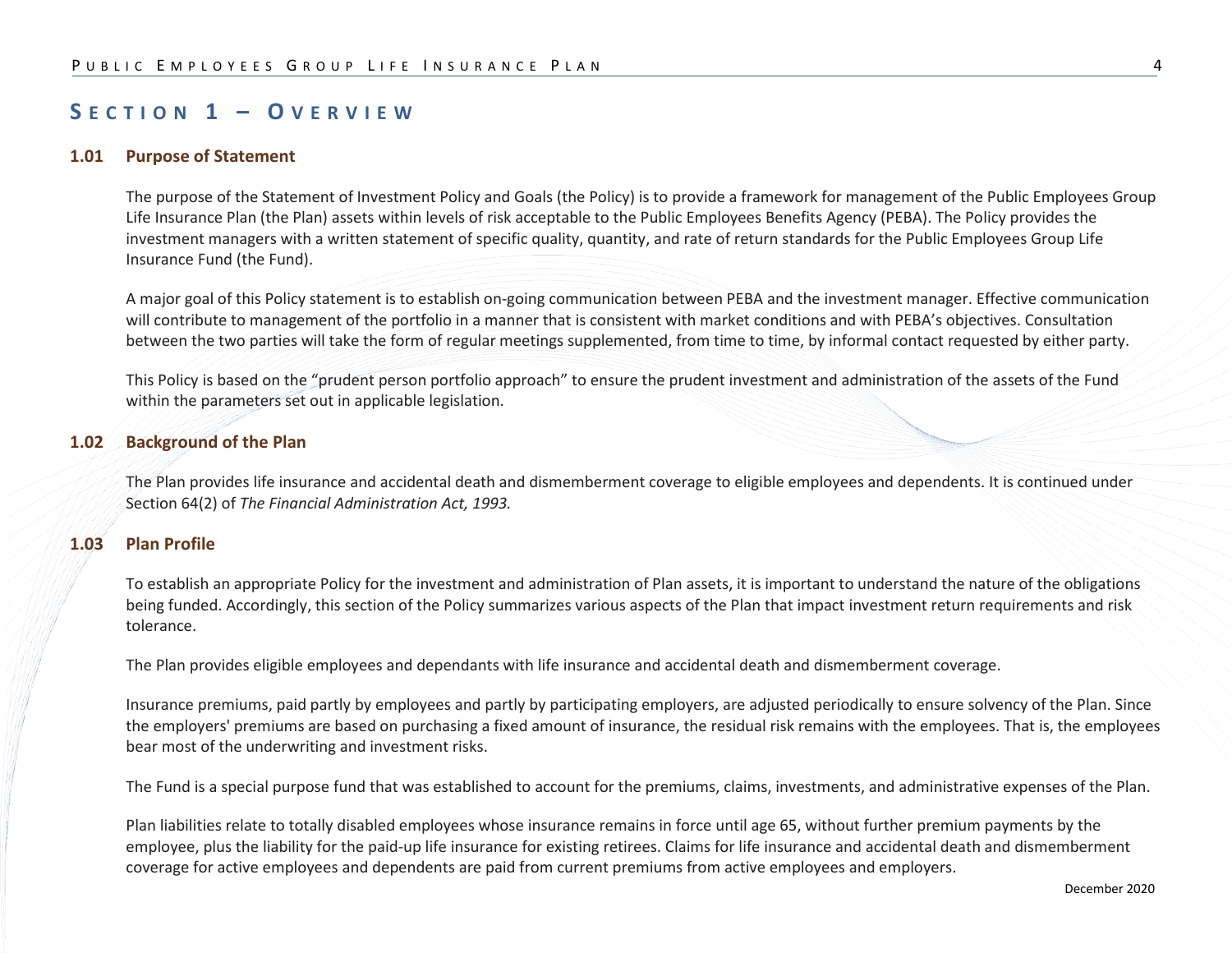#### **1.04 Plan Objective**

The Fund's purpose is to receive and accumulate members' premiums and investment earnings. Claims for life insurance and accidental death and dismemberment are paid from the Fund.

#### **1.05 Investment and Risk Philosophy**

#### (a) Investment Philosophy

The Plan has a long term investment horizon and can accept a low to moderate degree of investment risk. Accordingly, the Fund has a bias to fixed income investments.

#### (b) Risk Philosophy

The Plan has a low to moderate tolerance for risk. Factors suggesting a higher risk tolerance include the Plan's current actuarial surplus, the ability to adjust premiums based on claims experience, and a long term investment horizon. Also, the Plan maintains a policy of adjusting benefits for cost-of-living increases. The main factor supporting a lower risk tolerance is the cyclical and unpredictable nature of claims. Premiums can only be adjusted based on hindsight. Sufficient cash, cash income from investments, and liquidity of investments is required to fund any deficiency of premiums against claims. This assessment implies a long term asset mix that includes equities and fixed income investments, with a bias towards the latter.

In summary, a long term investment horizon is appropriate in light of the long term nature of the liabilities, the growing pool of assets, and the current financial position of the Plan.

The investment managers invest relative to a Benchmark Portfolio. The return from the benchmark portfolio represents an achievable return for the Plan, given the capital market conditions in which it is invested. The specific weights for each asset class are set based on the risk tolerance of the Plan. Risk tolerance is assessed through a detailed review of the Plan and the investment markets that considers:

- Investment time horizon;
- Liquidity needs;
- Regulatory environment including tax issues;
- Other unique plan-specific factors; and
- Historical and prospective risk (volatility) and return of various asset classes and benchmark portfolios.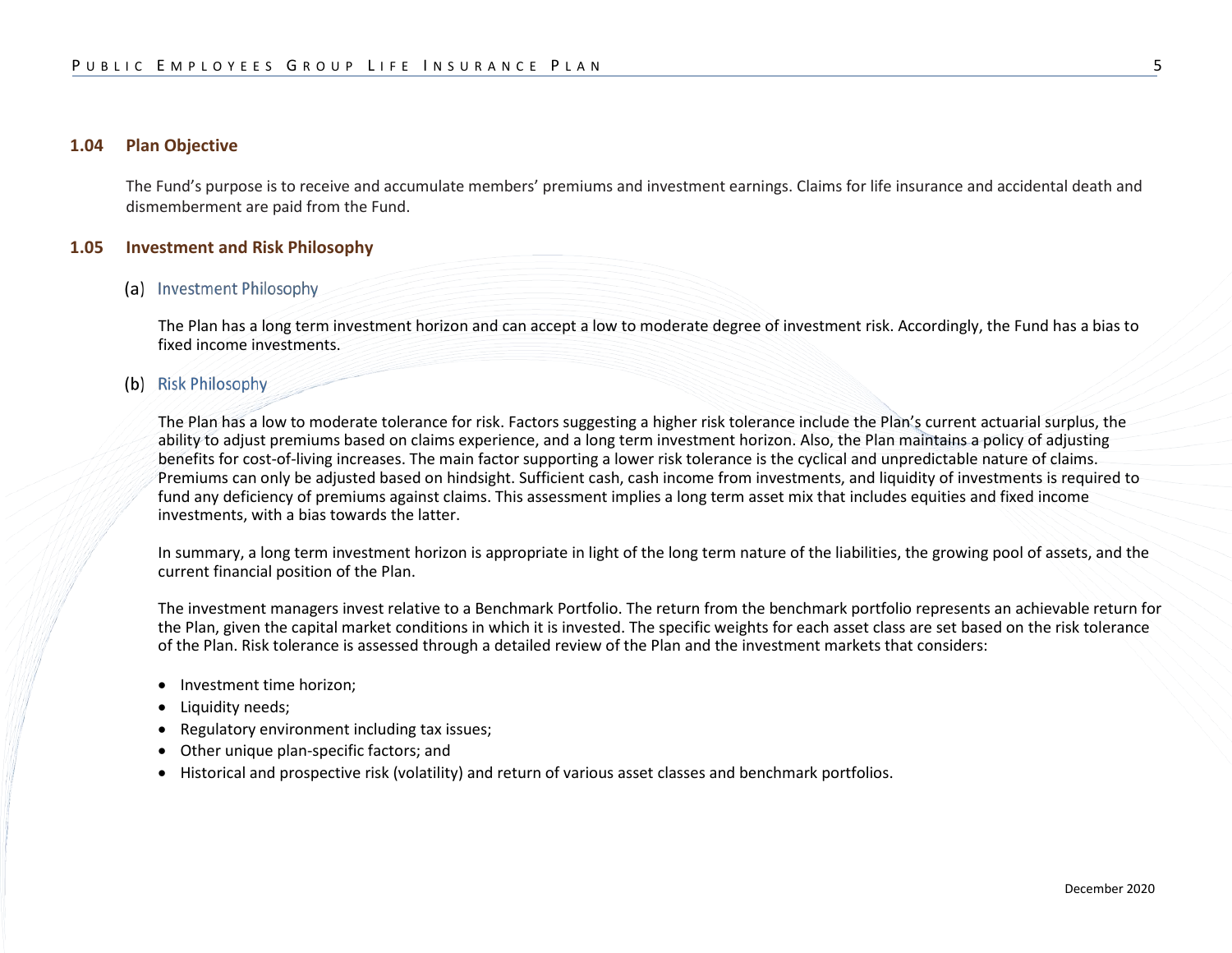#### **1.06 Administration**

Day-to-day administration is provided by PEBA. Investment management and custody of the Plan's assets have been delegated as set out in Section 4.01 of this Policy.

#### **1.07 Distinction of Responsibilities**

PEBA is responsible for administering the Plan and has delegated authority for investment management and the performance of certain administrative duties to an insurance company on a cost plus basis. The insurance company may utilize sub-advisors in the management of the Plan's investments.

With respect to claims, the insurance company's role is primarily administrative. The Plan bears the risk related to the insurance operation.

Among other responsibilities, PEBA is responsible for:

- (a) Establishing the investment policy and objectives;
- (b) Establishing an investment management structure;
- (c) Selecting the investment manager(s) from those available through the insurance company;
- (d) Monitoring investment performance; and
- (e) Communicating with the insurance company.

In general, PEBA has a fiduciary responsibility to manage the Fund prudently.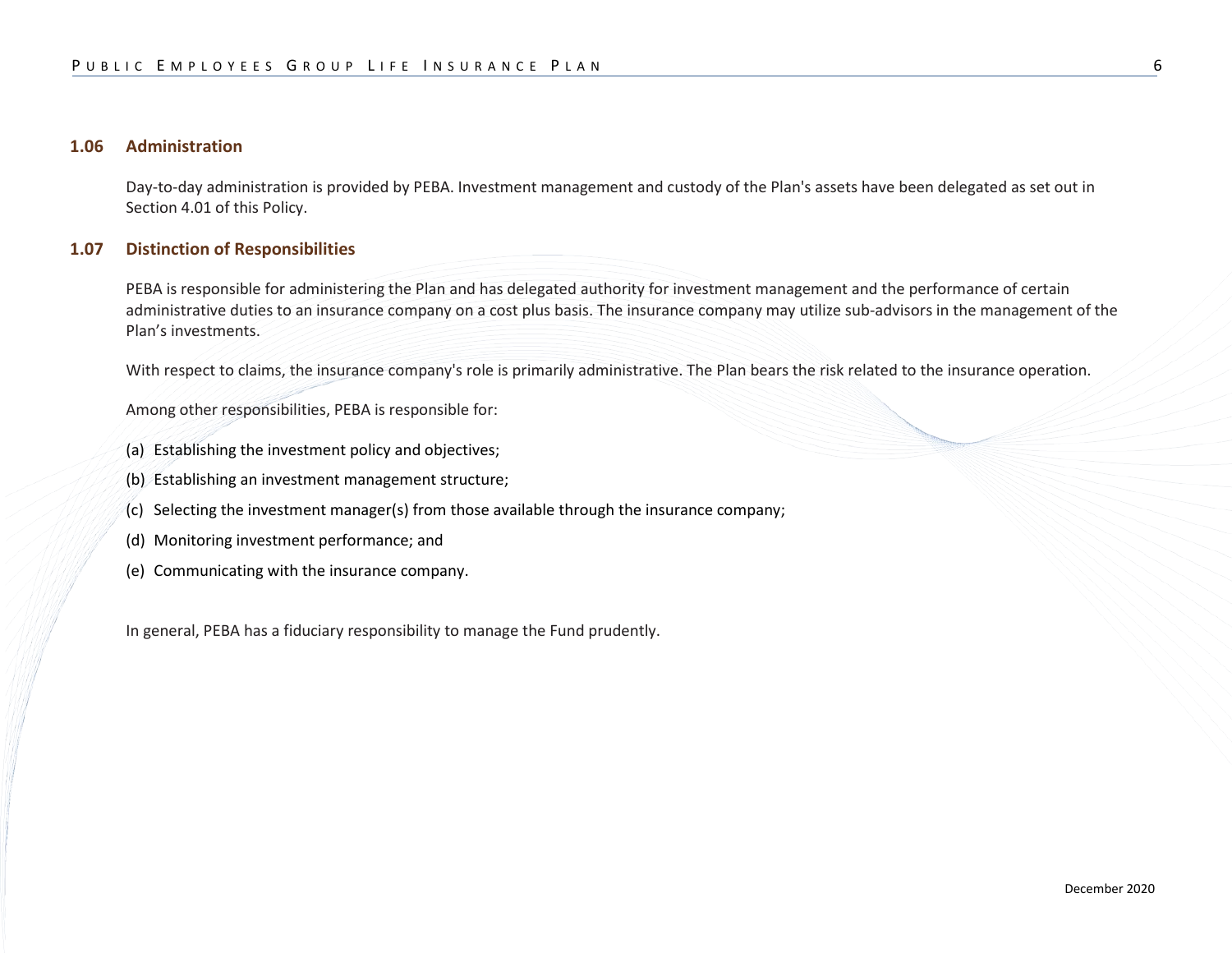# **S ECTION 2 – A SSET M IX AND D IVERSIFICATION P OLICY**

#### **2.01 Portfolio Return Expectations**

The investment managers selected by the Plan are expected to achieve a satisfactory long term rate of return through a diversified portfolio within their mandate, consistent with acceptable risks and prudent management. The long term investment goal of the Fund is to achieve a minimum annualized rate of return of five per cent, this is consistent with the discount rate required to meet the projected policy payouts. This return objective is consistent with the overall investment risk level that the Fund could assume and normally will be assessed over longer time periods (i.e., over 10 years or more).

To achieve this long term investment goal, the Fund has adopted an asset mix that has a bias to fixed income investments. The Fund employs active management, which provides the opportunity to outperform specific investment benchmarks.

#### **2.02 Expected Volatility**

The volatility of the Fund is directly related to its asset mix; specifically, the balance between Canadian fixed income, and Canadian and foreign equities. Since the investment managers do not have the authority to make any type of leveraged investment on behalf of the Fund, the volatility of the Fund should be similar to the volatility of the Benchmark Portfolio set out in Section 4.02 of this statement.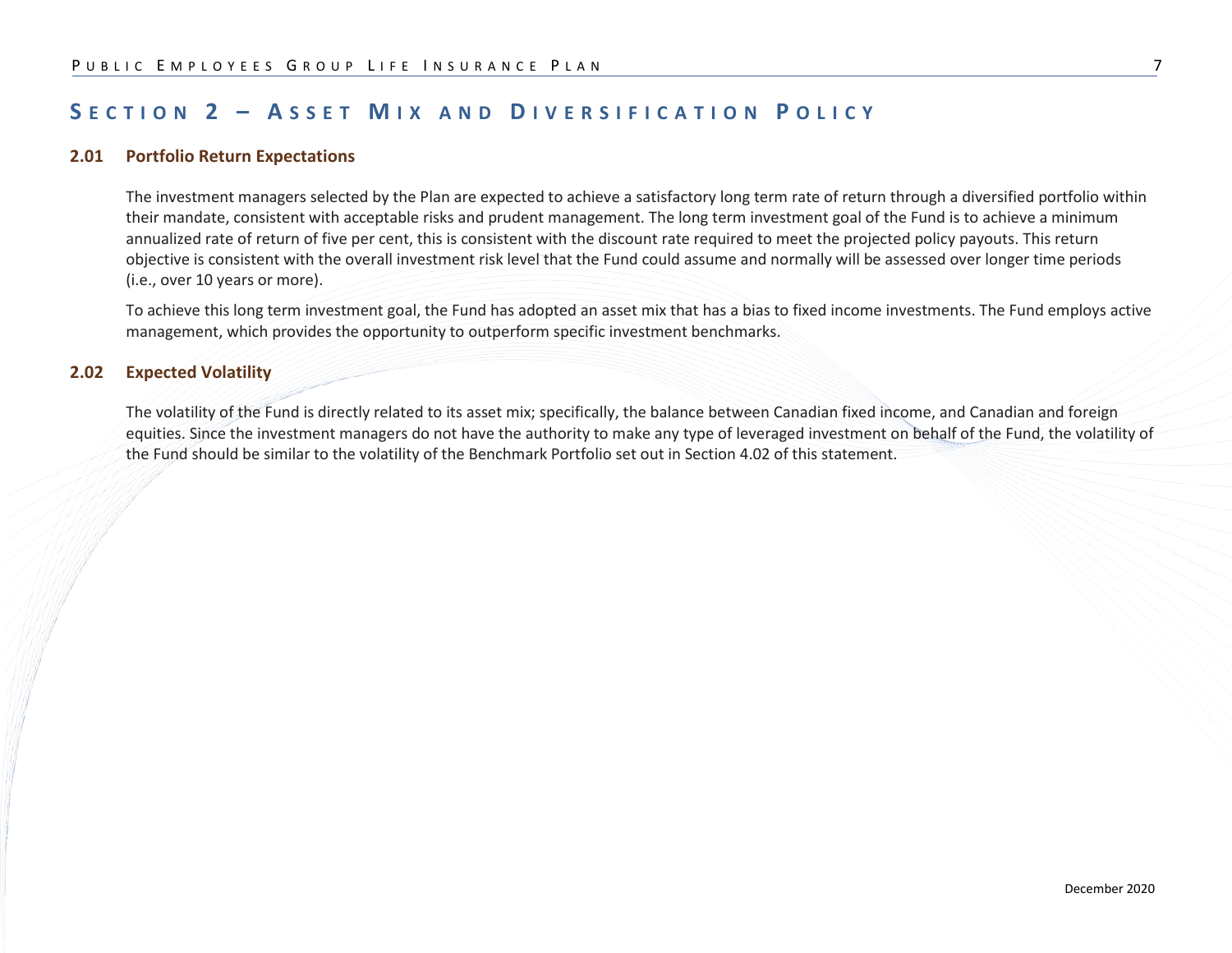#### **2.03 Asset Mix**

#### (a) Total Fund Asset Mix

Taking into consideration the Plan's Investment and Risk Philosophies (Section 1.05), the following asset mix has been established:

|                               | <b>Minimum</b> | <b>Benchmark</b> | Maximum |
|-------------------------------|----------------|------------------|---------|
|                               | (%)            | $(\%)$           | $(\%)$  |
| <b>Equities</b>               |                |                  |         |
| <b>Canadian Equities</b>      | 6              | 12               | 20      |
| U.S. Equities                 | 6              | 12               | 18      |
| Non-North American Equities   | 6              | 12               | 18      |
| <b>Total Foreign Equities</b> | 12             | 24               | 30      |
| <b>Total Equities</b>         | 25             | 36               | 45      |
| <b>Fixed Income</b>           |                |                  |         |
| <b>Bonds</b>                  | 40             | 60               | 70      |
| Mortgages                     | 0              | 0                | 20      |
| Short-Term Investments        | 3              | 4                | 20      |
| <b>Total Fixed Income</b>     |                | 64               |         |
| <b>Total Fund</b>             |                | 100              |         |

#### **2.04 Management Structure**

#### (a) Philosophy

A balanced management structure has been adopted for management of Plan assets. The insurance company is expected to manage asset mix within the guidelines in Section 2.03.

This structure employs a mix of active and passive management styles. Active management has been adopted for a portion of the assets as it provides the opportunity to outperform common market indices over the long term, with minimum degree of excess risk. Passive management has been adopted for a portion of the assets as it minimizes the risk of underperformance relative to a benchmark index and is generally less expensive than active management.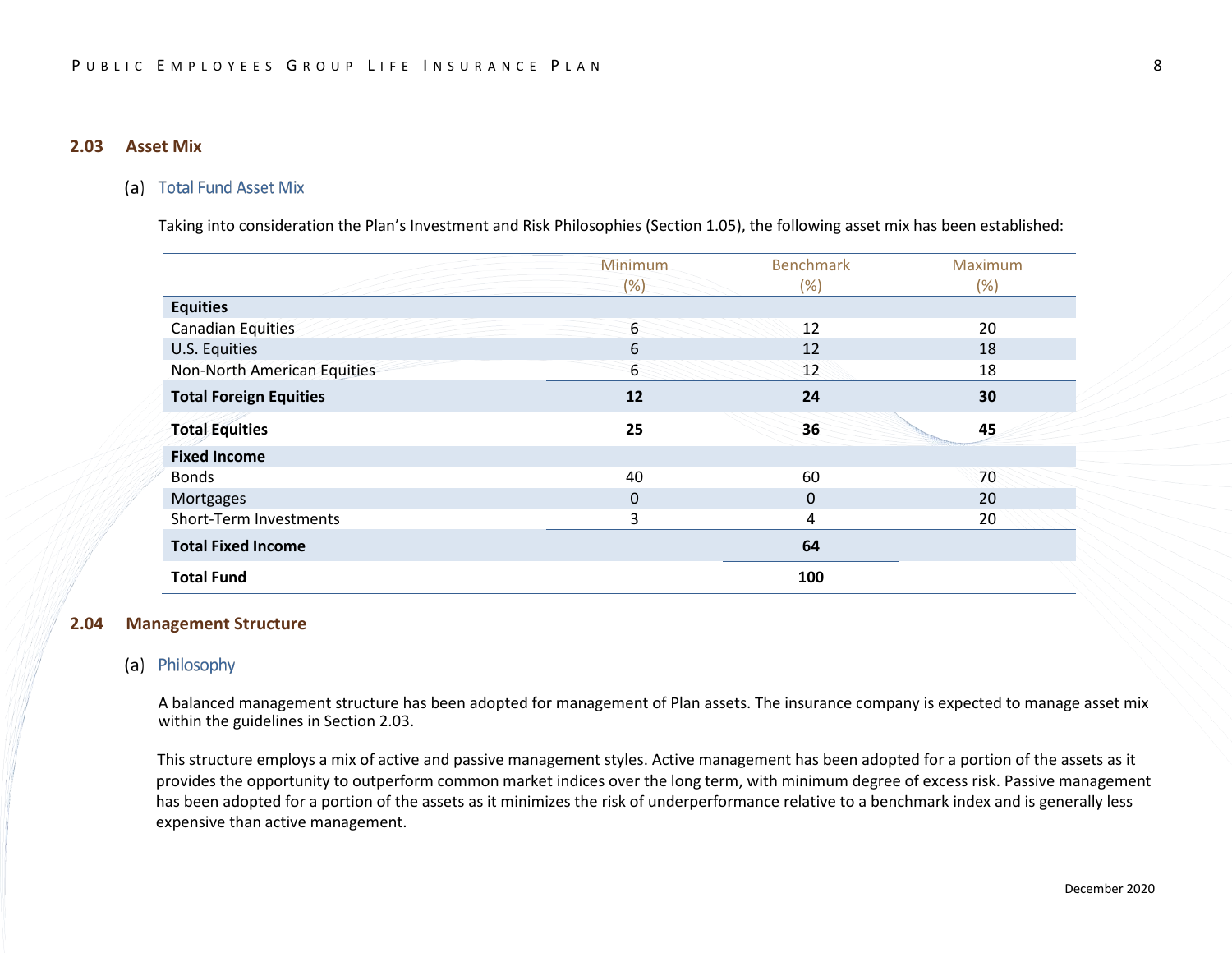# **S ECTION 3 – P ERMITTED AND P ROHIBITED I NVESTMENTS**

#### **3.01 General Guidelines**

Fund investments must comply with the requirements and restrictions imposed by the applicable legislation, including but not limited to the requirements of *The Financial Administration Act*, *1993*, *The Pension Benefits Act, 1992*, which refers to the *Pension Benefits Standards Act* (Canada) on investment related issues, the *Income Tax Act* (Canada) and Regulations, and all subsequent amendments.

#### **3.02 Permitted Investments**

Plan assets are invested in a group of investment funds. PEBA, using external assistance as considered necessary, has reviewed the investment fund guidelines and determined that the following investment funds are appropriate vehicles for investment of Plan assets:

- (a) The Great-West Life Assurance Company Canadian Equity Investment Fund No. 3;
- (b) The Great-West Life Assurance Company U.S. Equity Index Fund 18.28G;
- (c) The Great-West Life Assurance Company International Equity Fund No. 17.01 SP;
- (d) The Great-West Life Assurance Company International Opportunity Fund 8.07JPMF;
- (e) The Great-West Life Assurance Company Money Market Fund No. 1;
- (f) The Great-West Life Assurance Company Mortgage Investment Fund No. 1; and
- (g) The PEBA Bond Fund.

The PEBA Bond Fund was created exclusively for the assets of the Public Employees Group Life Insurance Plan and the Public Employees Disability Income Plan.

#### **3.03 Prior Permission Required**

Investments in any investment fund or securities other than as those listed in Section 3.02 requires prior permission.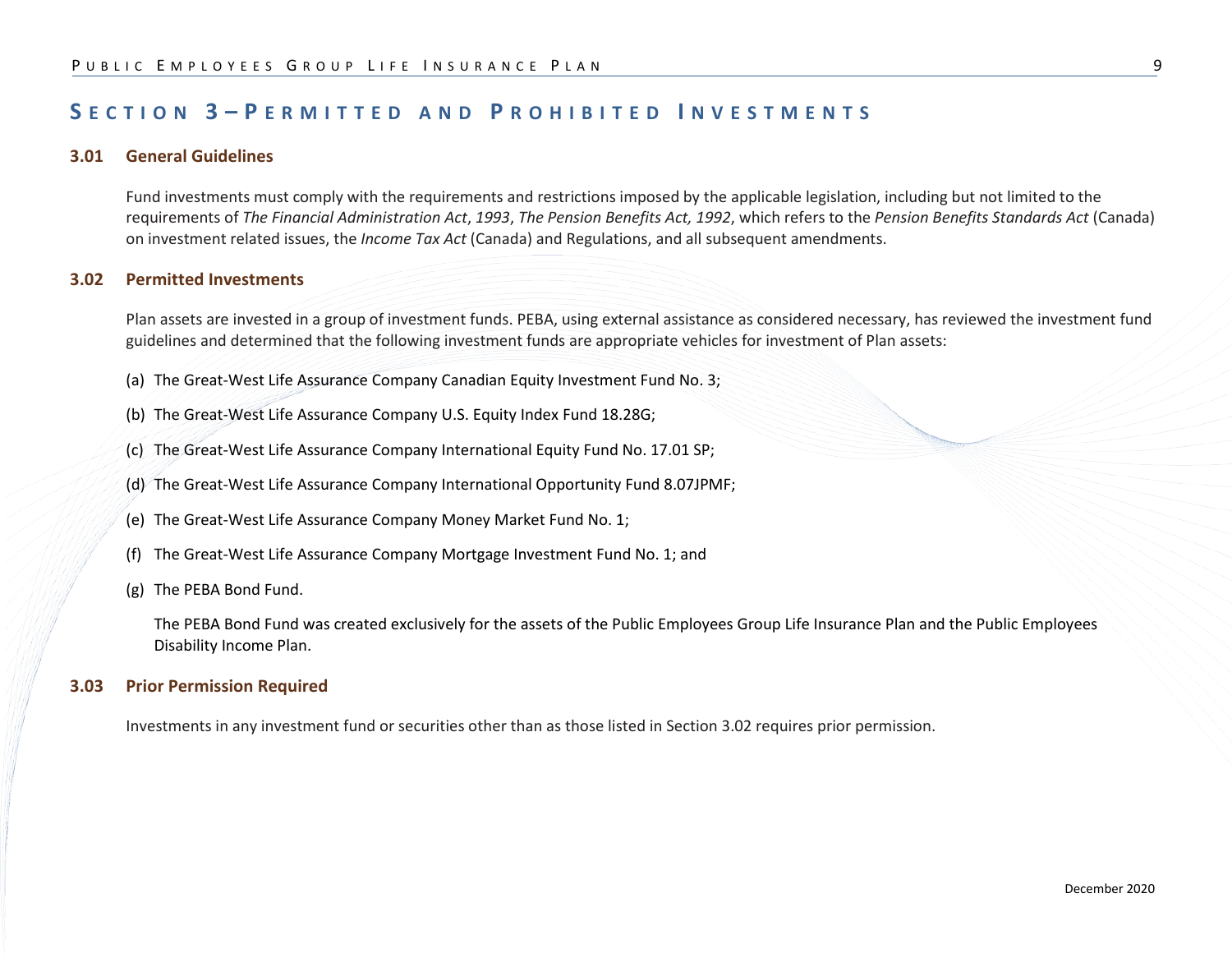#### **3.04 Prohibited Investments**

The investment manager shall not:

- (a) Invest in companies for the purpose of managing them;
- (b) Purchase securities on margin or engage in short sales; or
- (c) Make any investment not specifically permitted by this Policy.

#### **3.05 Securities Lending**

Securities lending is permitted within investment funds that permit securities lending. The insurance company shall disclose whether funds employ securities lending.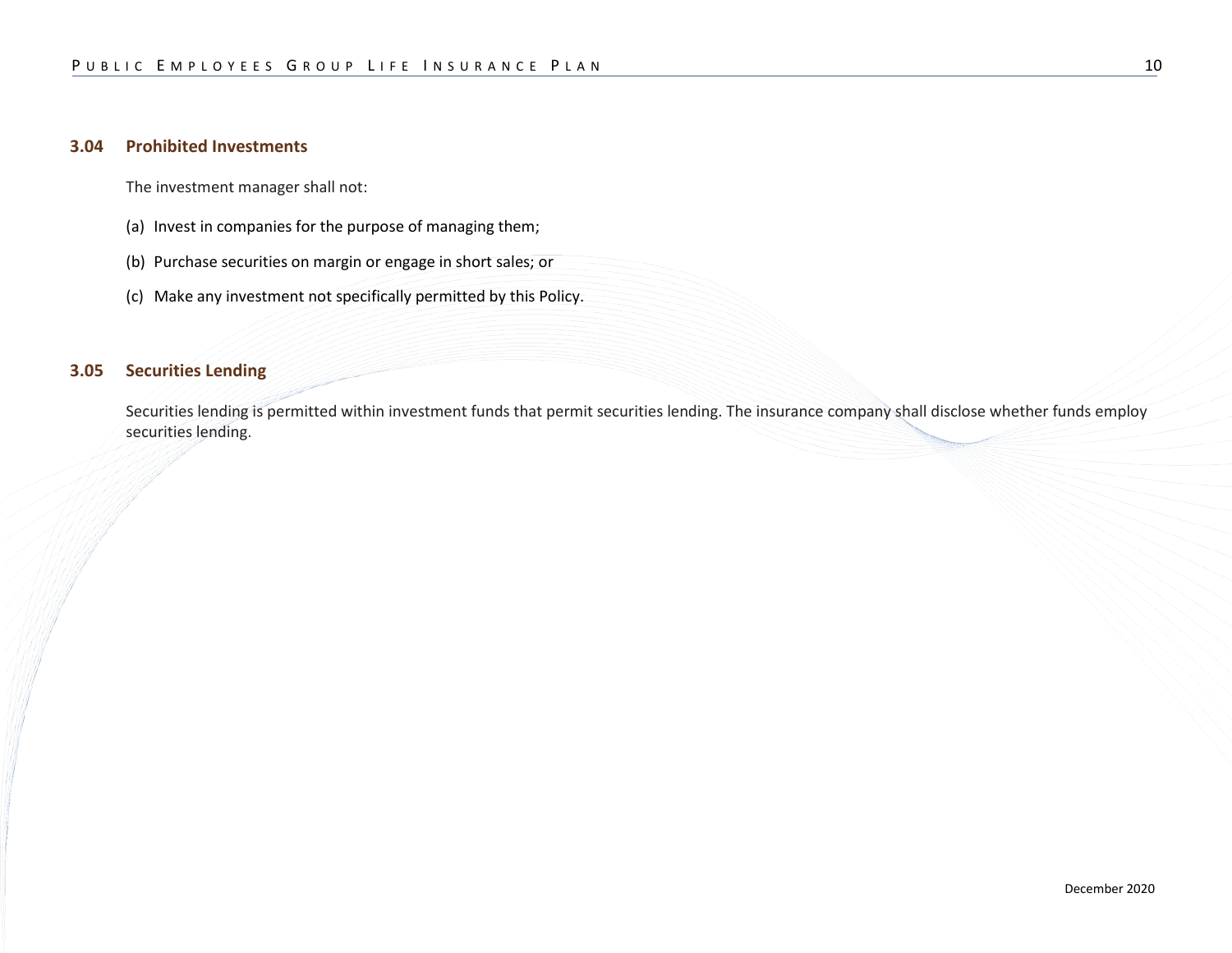# **S ECTION 4 – M ONITORING AND C ONTROL**

#### **4.01 Delegation of Responsibilities**

Overall responsibility for the Plan's assets rests with the administrator. The administrator, through PEBA, makes recommendations on investment policy, appointment of trustees, custodians, investment managers, actuarial and consulting services, and Plan changes. PEBA is also charged with ensuring the Plan conforms to legislation and monitoring investment performance.

In completing the above duties a number of responsibilities have been delegated:

- (a) The investment manager and/or insurance company will:
	- (i) Invest the assets of the Fund in accordance with this Policy;
	- (ii) Notify PEBA, in writing of any significant changes in the investment managers' ownership, investment philosophies and procedures, key personnel, and organizational structure;
	- (iii) Notify PEBA, in writing, of any legal or regulatory proceedings or charges of which the investment manager and/or insurance company may be aware, against the investment managers' and/or insurance company's firm, investment personnel, and/or sub-advisors or those firms' investment personnel;
	- (iv) Notify PEBA of any concerns they may have with investment managers and/or investment funds held by the Fund;
	- (v) Meet with PEBA as required and provide quarterly written reports regarding its past performance, its future strategies and other issues as requested;
	- (vi) File quarterly compliance reports (see Section 4.03);
	- (vii) Maintain safe custody over the assets of the Fund;
	- (viii) Execute the instructions of PEBA; and
	- (ix) Record income and provide monthly financial statements as required.

#### (b) The investment consultant will:

- (i) Assist in the development and implementation of this Policy and provide related research;
- (ii) Monitor the investment performance of the Fund and the investment manager on a semi-annual basis;
- (iii) Support PEBA on matters relating to investment management and administration of the Fund; and
- (iv) Meet with PEBA as required.

December 2020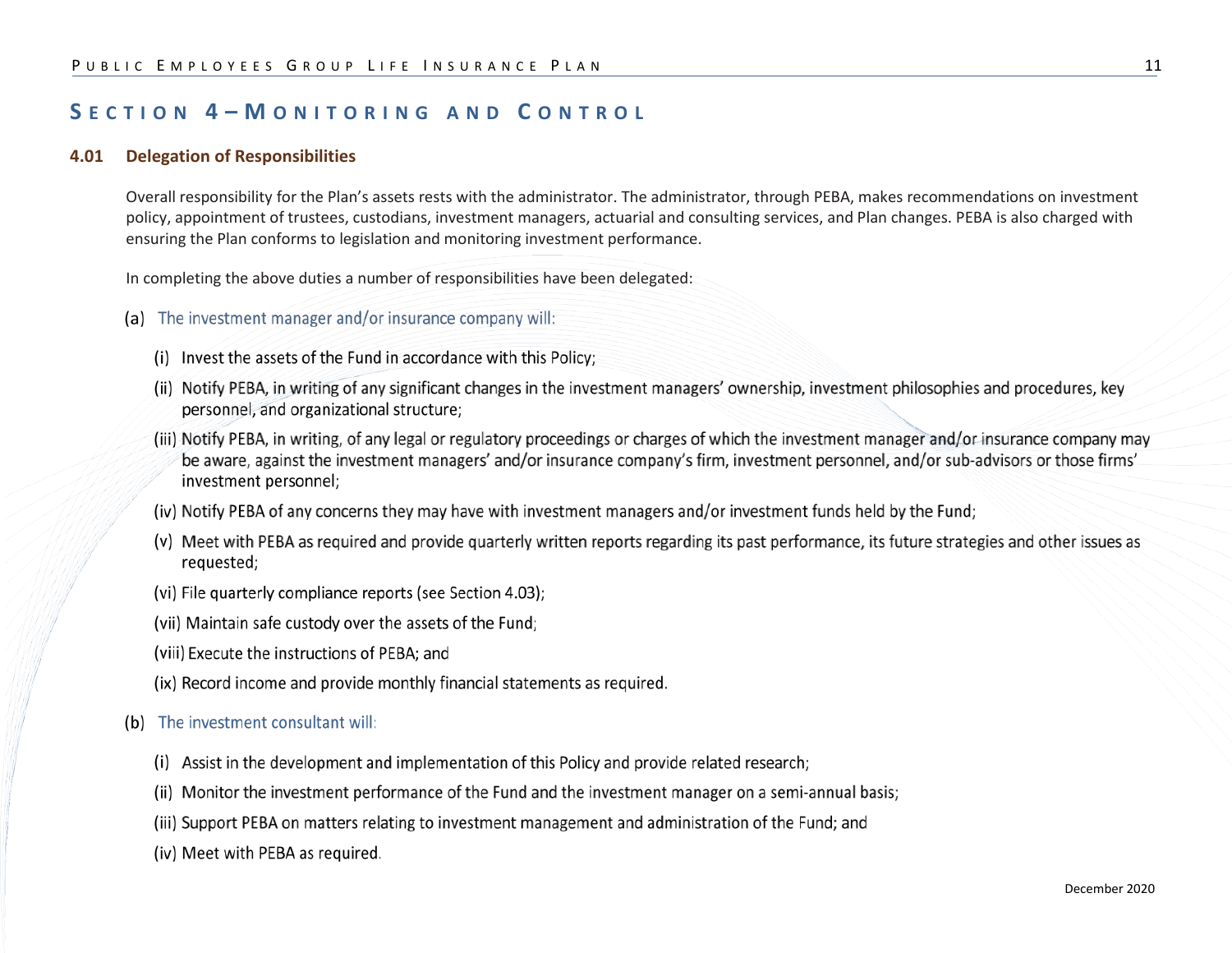#### **4.02 Performance Measurement**

The Fund's performance shall be measured quarterly and, in accordance with industry convention, return calculations shall be as follows:

- Time weighted rates of return; and
- Total returns, including realized and unrealized gains and losses and income from all sources.

Measurement against performance objectives for the investment manager will normally be assessed over rolling four-year periods.

#### **Total Fund Benchmark**

The primary objective for the Fund is to earn a rate of return that exceeds the rate of return earned on a benchmark portfolio. The benchmark consists of the following market index total returns weighted as indicated:

| <b>Combined Fund Benchmark</b>  | %   |
|---------------------------------|-----|
| S&P/TSX Capped Composite Index  | 12  |
| S&P 500 net 15% Index (CAD)     | 12  |
| MSCI EAFE Index (CAD)           | 12  |
| FTSE Canada Universe Bond Index | 60  |
| FTSE Canada 91-Day T-Bill Index | 4   |
| Total                           | 100 |

*(1) Effective December 1, 2000*

The Fund's secondary objective is to exceed the benchmark index in each of the actively managed asset classes in which the investment manager invests. For passively managed asset classes, the investment manager returns are expected to fall within an acceptable tracking error range (+/- 10 basis points for U.S. equities).

The market indices referred to in this section may be changed to match the specific investment mandates for the investment managers selected to manage the portfolio, recognizing that at all times the Fund must be managed in accordance with the asset mix guidelines set out in Section 2 and permitted and prohibited investments set out in Section 3.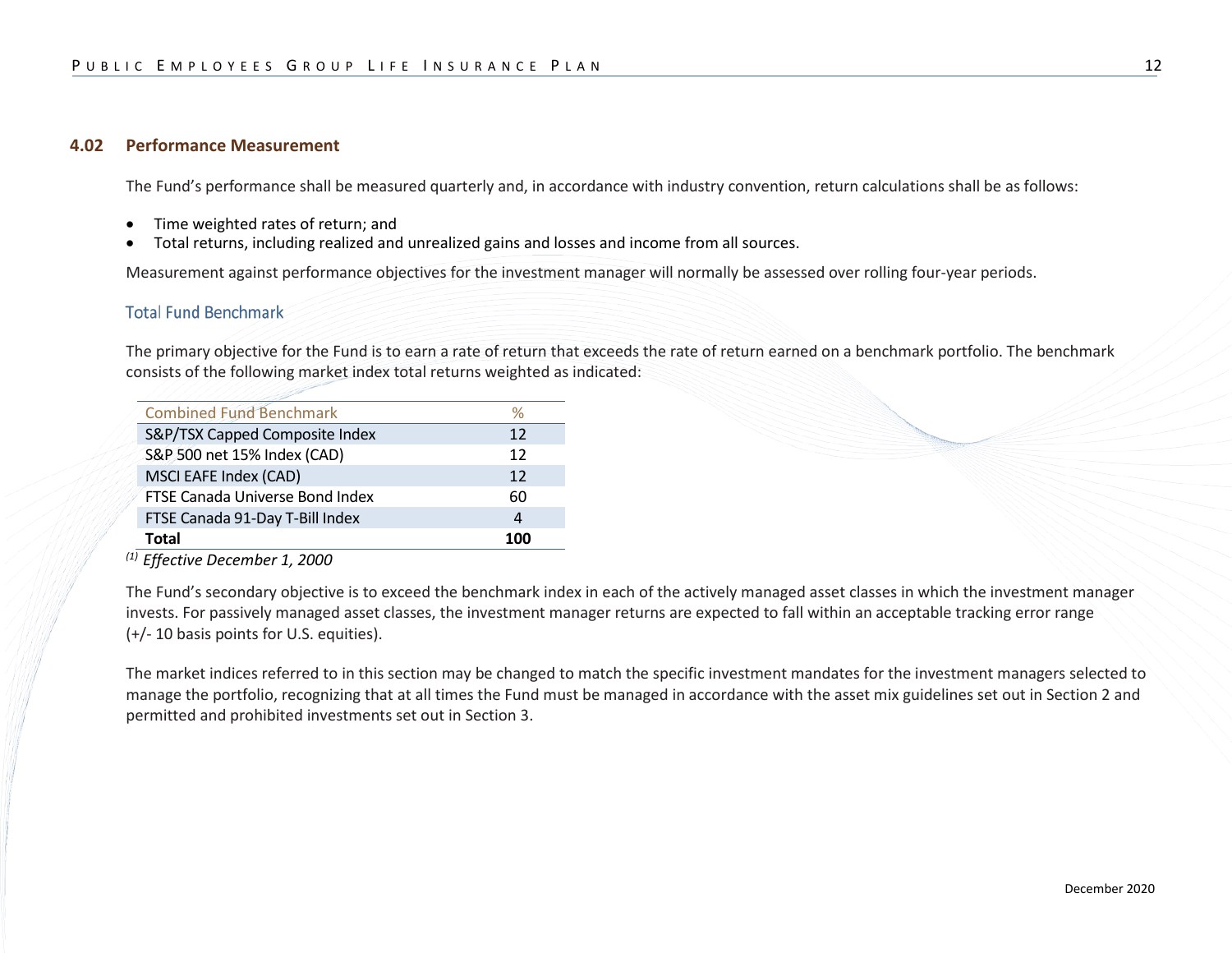#### **4.03 Compliance Reporting by Investment Manager**

The insurance company is required to complete and sign a compliance report each quarter. The compliance report should indicate whether or not the investment managers' investment funds were in compliance with their investment policies during the quarter. Copies of the compliance report must be sent to PEBA and to the Fund's investment consultant. The format for the compliance report is included under the appendix.

In the event that an investment manager is not in compliance with its investment fund investment policy, the insurance company is required to advise the Executive Director, Investment Services promptly, detailing the nature of the non-compliance and recommending an appropriate course of action.

The Plan invests in several investment funds, which have separate investment policies. Should a conflict arise between the provisions of this Policy and the provisions of an investment fund's investment policy, the investment manager is required to notify the Executive Director, Investment Services immediately in writing, detailing the nature of the conflict and the investment manager's recommended course of action. Any changes to investment fund policies must be communicated to the Executive Director, Investment Services in writing.

#### **4.04 Standard of Professional Conduct**

The insurance company is expected to comply, at all times and in all respects, with the Code of Ethics and Standards of Professional Conduct as promulgated by the Chartered Financial Analyst (CFA) Institute or a code internal to the investment manager that has been reviewed by PEBA and deemed appropriate.

The insurance company shall ensure the investment managers manage the assets with the care, diligence and skill that a prudent person skilled as a professional investment manager would use in dealing with insurance plan assets, using all relevant knowledge and skill that it possesses or ought to possess as a prudent investment manager.

#### **4.05 Soft Dollars**

A variety of brokers should be used to gain maximum utilization of the services available. It is the responsibility of the investment managers to ensure that the distribution of commissions paid is representative of the services rendered.

The Fund does not use soft dollars to pay for any goods or services. The investment managers may use soft dollars to pay for research and other investment-related services with disclosure to PEBA, provided they comply with the Soft Dollar Standards as set forth by the CFA Institute.

#### **4.06 Suppression of Terrorism**

The insurance company must ensure the investment managers comply at all times and in all respects with all applicable Federal Suppression of Terrorism Regulations.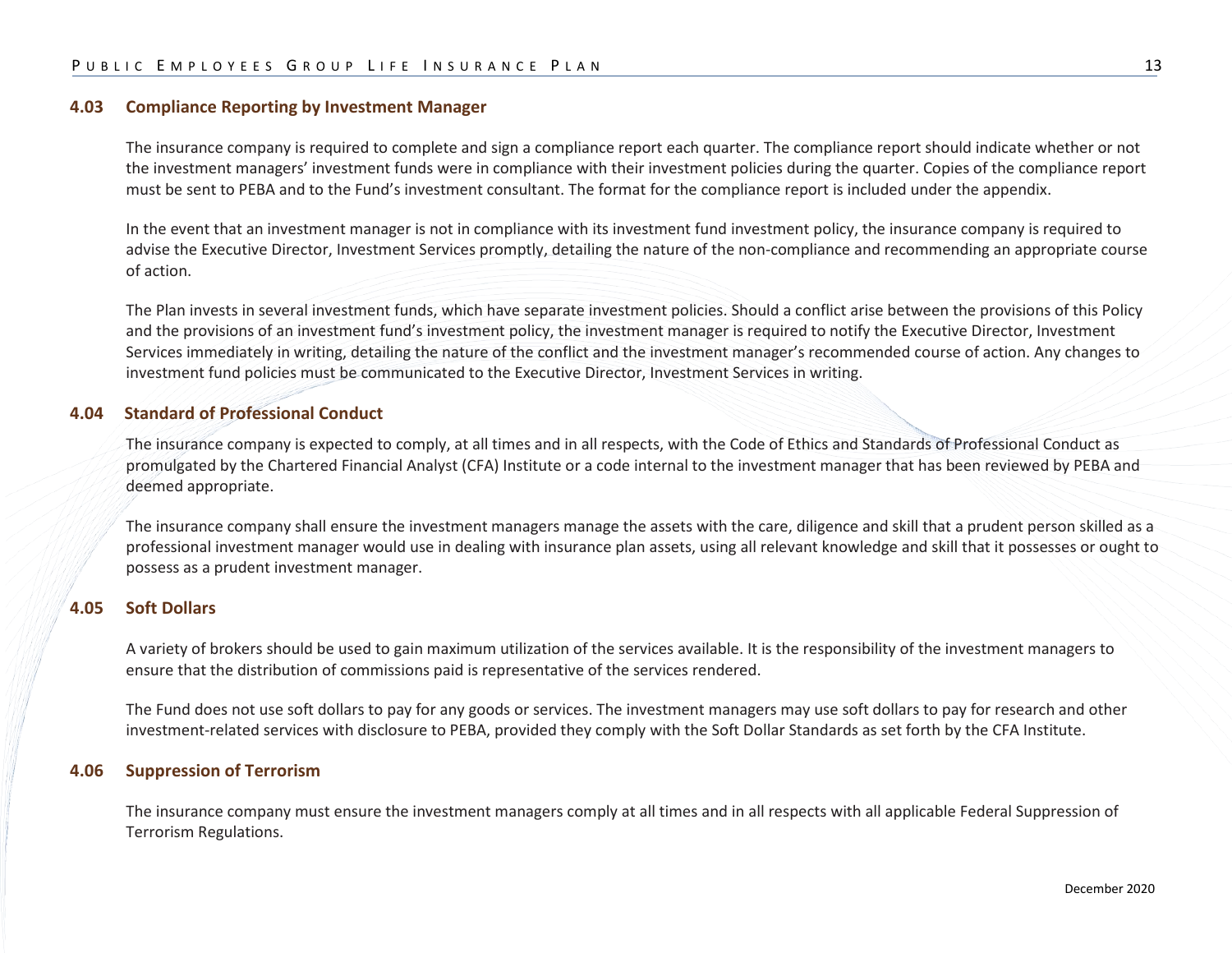## **S ECTION 5 – A DMINISTRATION**

#### **5.01 Conflicts of Interest**

#### (a) Responsibilities

This standard applies to the administrator, including all PEBA staff, as well as to all agents employed by them, in the execution of their responsibilities to the Fund (the "Affected Persons").

An "agent" is defined to mean a company, organization, association, or individual, as well as its employees, who are retained by the administrator to provide specific services with respect to the investment, administration, and management of the Fund.

#### (b) Disclosure

In the execution of their duties, the Affected Persons shall disclose any material conflict of interest relating to them or any material ownership of securities, which could impair their ability to render unbiased advice or to make unbiased decisions, affecting the administration of the Fund.

Further, it is expected that no Affected Person shall make any personal financial gain (direct or indirect) because of his or her position. However, normal and reasonable fees and expenses incurred in the discharge of their responsibilities are permitted if documented and approved by the administrator.

No Affected Person shall accept a gift, gratuity, or other personal favour, other than one of nominal value, from a person with whom the individual deals in the course of performance of his or her duties and responsibilities for the administrator.

It is incumbent on any Affected Person who believes that he or she may have a conflict of interest, or who is aware of any conflict of interest, to disclose full details of the situation to the attention of the administrator immediately. The administrator, in turn, will decide what action is appropriate under the circumstances.

No Affected Person who has or is required to make a disclosure that is determined to be in conflict as contemplated in this Policy shall participate in any discussion, decision, or vote relating to any proposed investment or transaction in respect of which he or she has made or is required to make disclosure.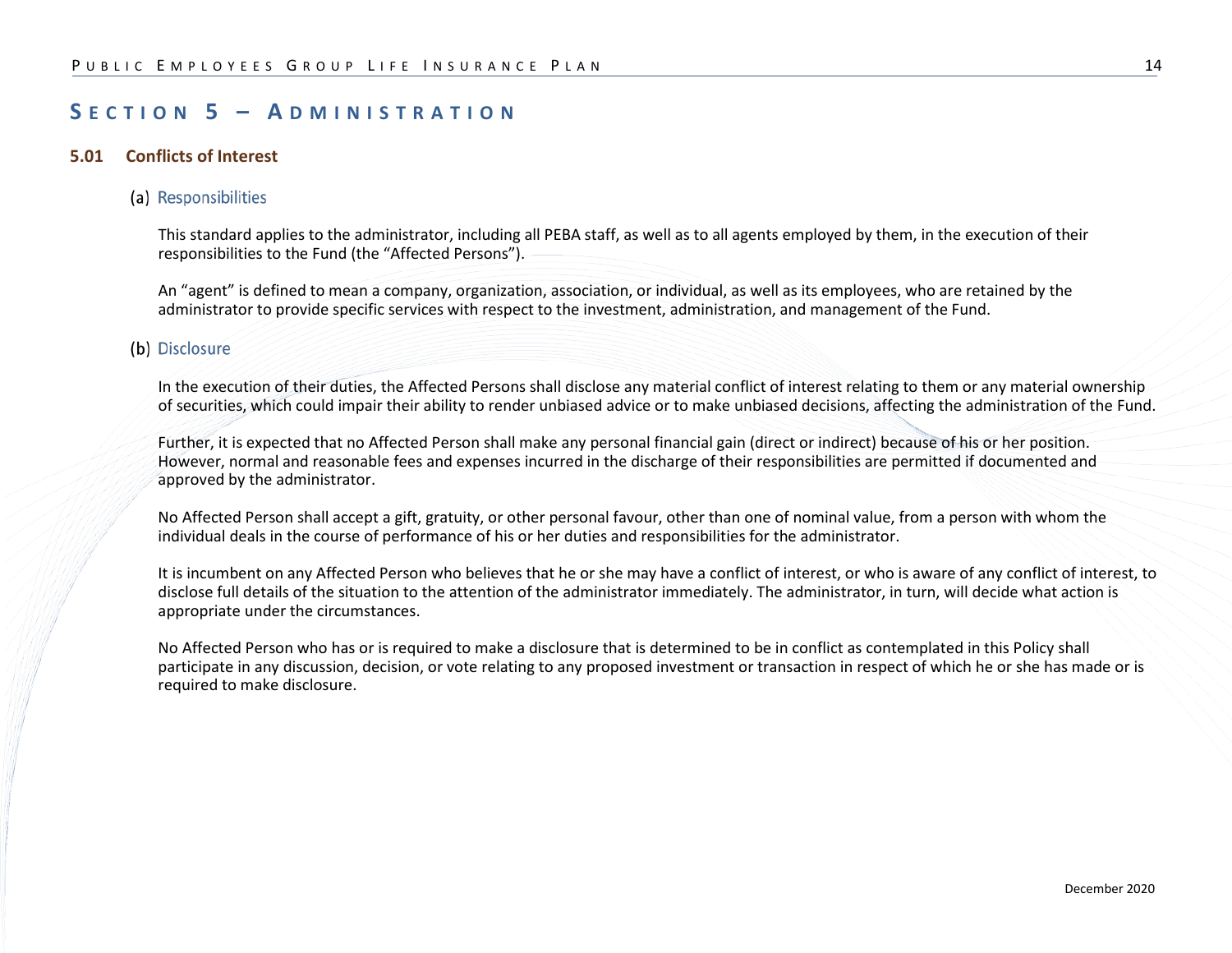#### **5.02 Related Party Transactions**

PEBA employees may not enter into a transaction with a related party unless the investment is exempted under section 17 of Schedule III of the Pension Benefits Standards Regulations.

"Related party" is defined in section 1 of Schedule III to the Pension Benefits Standards Regulations, 1985 (Canada). A related party is a person who is the administrator of the Plan including any officer, director, or employee of the administrator. It also includes the investment managers and their employees, a union representing employees of the employer, a member of the Plan, a spouse or child of the persons named previously, or a corporation that is directly or indirectly controlled by the persons named previously, among others. Related party does not include government or a government agency.

Under the preceding conflict of interest guidelines, it is incumbent on any person to notify the administrator if a conflict arises. Such conflict includes related party transactions.

#### **5.03 Selecting Investment Managers**

In the event that a new investment manager(s) must be selected or an additional investment manager(s) added to the existing investment managers, PEBA will undertake an investment manager search. The criteria used for selecting an investment manager will be consistent with the Investment and Risk Philosophy set out in Section 1.05 and the Management Structure Philosophy set out in Section 2.04.

#### **5.04 Monitoring of the Investment Manager**

To enable PEBA to fulfill its responsibility of monitoring and reviewing the investment managers, the investment consultant will assist PEBA as required, on an ongoing basis, in considering:

- (a) The investment managers' staff turnover, consistency of style and record of service;
- (b) The investment managers' current economic outlook and investment strategies;
- (c) The investment managers' compliance with this Policy, where the insurance company is required to complete and sign a compliance report; and
- (d) Investment performance of the assets of the Plan in relation to the rate of return expectations outlined in this Policy.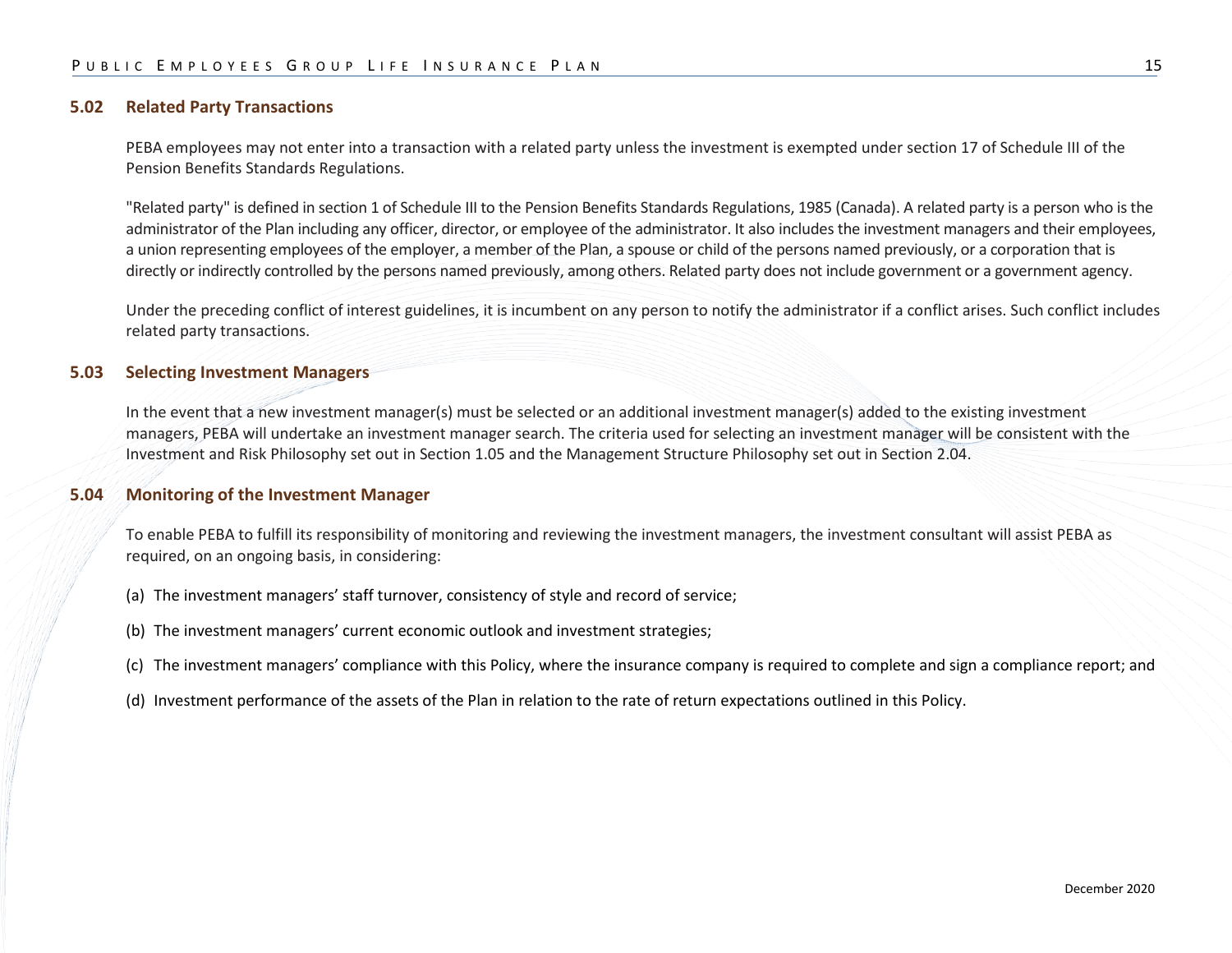#### **5.05 Performance Reporting by Investment Manager and/or Insurance Company**

On a calendar quarterly basis, the insurance company and/or investment managers will provide a performance report and strategy review for the portfolio(s) under management.

Regular meetings between the insurance company and/or investment manager(s) and PEBA will be scheduled. Prior to each meeting, it is expected a report, including a general economic and capital markets overview, will be distributed. The report should address the following issues:

- (a) Review the previous period's strategy and investment results;
- (b) Discuss how the condition of the capital markets affects the investment strategy of their respective portfolios;
- (c) Economic and market expectations;
- (d) Anticipated changes in the asset mix within the limits provided in this Policy; and
- (e) Discuss compliance and proxy deviations or exceptions.

An important element of the success of this Policy is the link between the insurance company and/or investment manager(s) and PEBA. It is expected that the insurance company and/or investment managers will communicate with PEBA and the investment consultant whenever necessary between regularly scheduled meetings.

#### **5.06 Dismissal of an Investment Manager and/or Insurance Company**

Reasons for considering the termination of the services of an investment manager and/or insurance company include, but are not limited to, the following factors:

- (a) Performance results, which over a reasonable period of time, are below the stated performance benchmarks;
- (b) Changes in the overall structure of the Fund such that the investment managers' and/or insurance company's services are no longer required;
- (c) Legal or regulatory proceedings against the investment manager and/or insurance company or its investment personnel, or any sub-advisor firm or that firm's investment personnel;
- (d) Change in personnel, firm structure, and/or investment philosophy, style, or approach which might adversely affect the potential return and/or risk level of the portfolio; and
- (e) Failure to adhere to this Policy.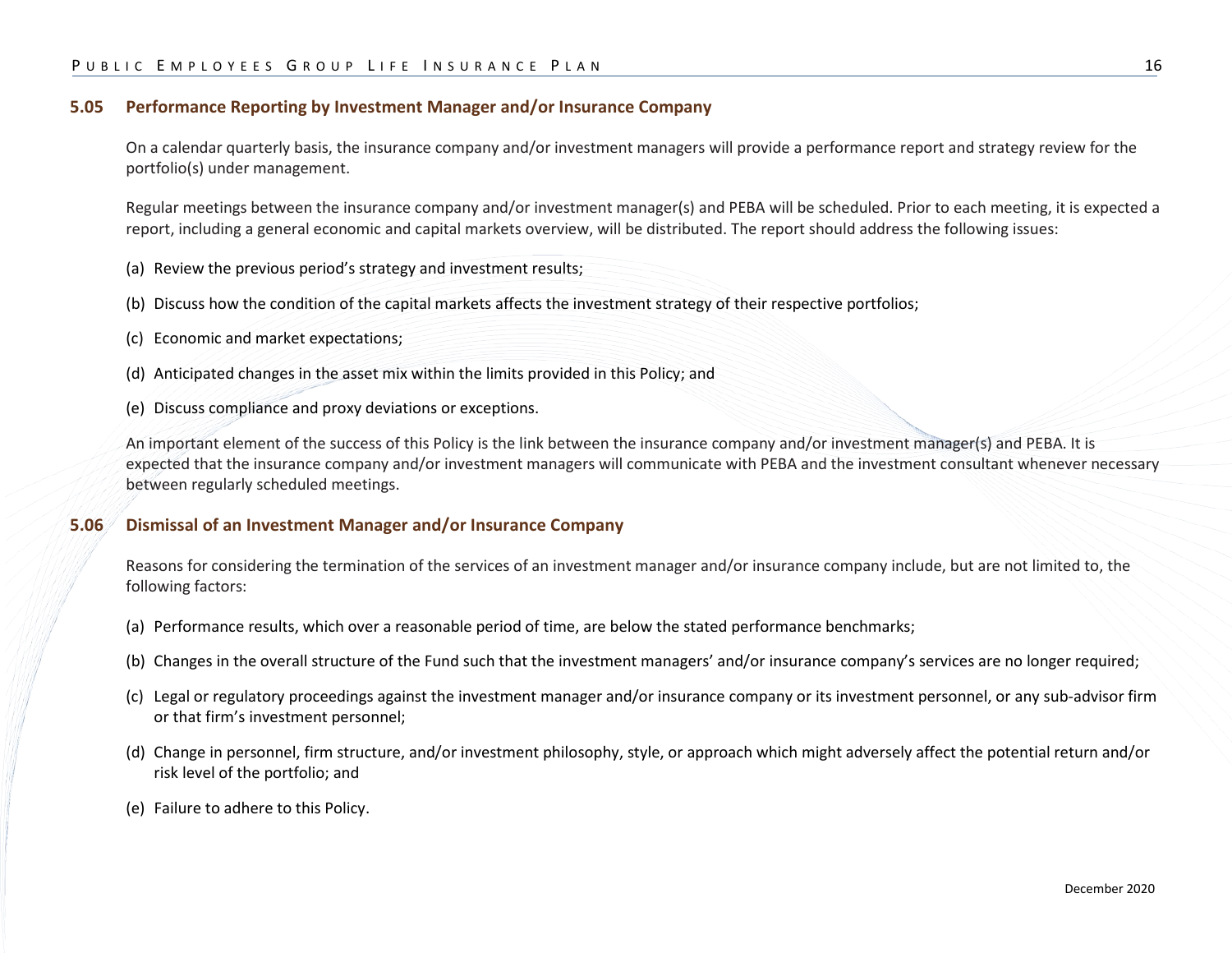#### **5.07 Immediate Termination of an Investment Manager**

If, in the opinion of PEBA, and in consultation with the investment consultant, an event with an investment manager is anticipated to have a material negative effect on future investment performance, PEBA may take the following steps to immediately terminate the services of such investment manager:

- (a) Notify the Associate Deputy Minister of PEBA of the circumstances;
- (b) Provide the Associate Deputy Minister with a written recommendation for termination and the recommended course of action;
- (c) Receive approval for the above recommendations from the Associate Deputy Minister, in writing; and
- (d) Implement the approved actions.

#### **5.08 Voting Rights**

The administrator has delegated voting rights acquired through Fund investments to the custodian of the securities, to be exercised in accordance with the investment managers' instructions. The investment managers are expected to vote all proxies in the best interests of the beneficiaries of the Plan.

The administrator may take back voting rights of assets held in segregated portfolios for specific situations.

For private placements, voting rights will be delegated to the investment managers, or voted directly by a representative of the administrator.

The investment managers should disclose their proxy voting policies and any changes thereto and report annually on:

(a) Whether all eligible proxies were voted on the Plan's behalf; and

(b) If the proxy guidelines were followed and report on any deviations.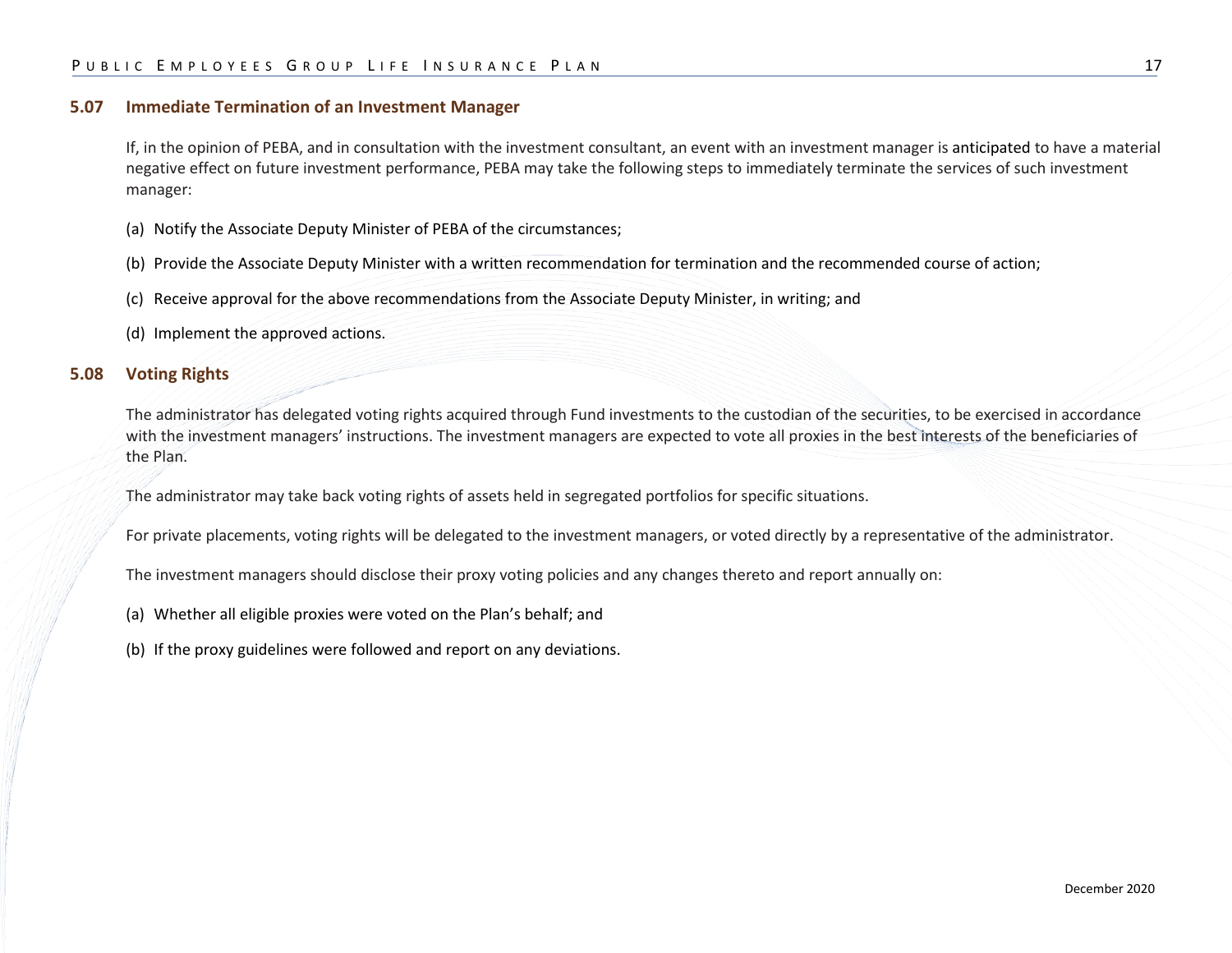#### **5.09 Valuation of Investments not Regularly Traded**

The following principles will apply for the valuation of investments that are not traded regularly:

(a) Equities

Average of bid-and-ask prices from two major investment dealers, at least once every calendar quarter.

(b) Bonds

Same as for equities.

(c) Mortgages

At fair market value.

(d) Others

Securities that are not publicly traded and for which no external transaction or other evidence of market value exists, will be valued at cost.

#### **5.10 Policy Review**

This Policy may be reviewed and amended at any time, but it must be formally reviewed by the administrator, at least once in every calendar year.